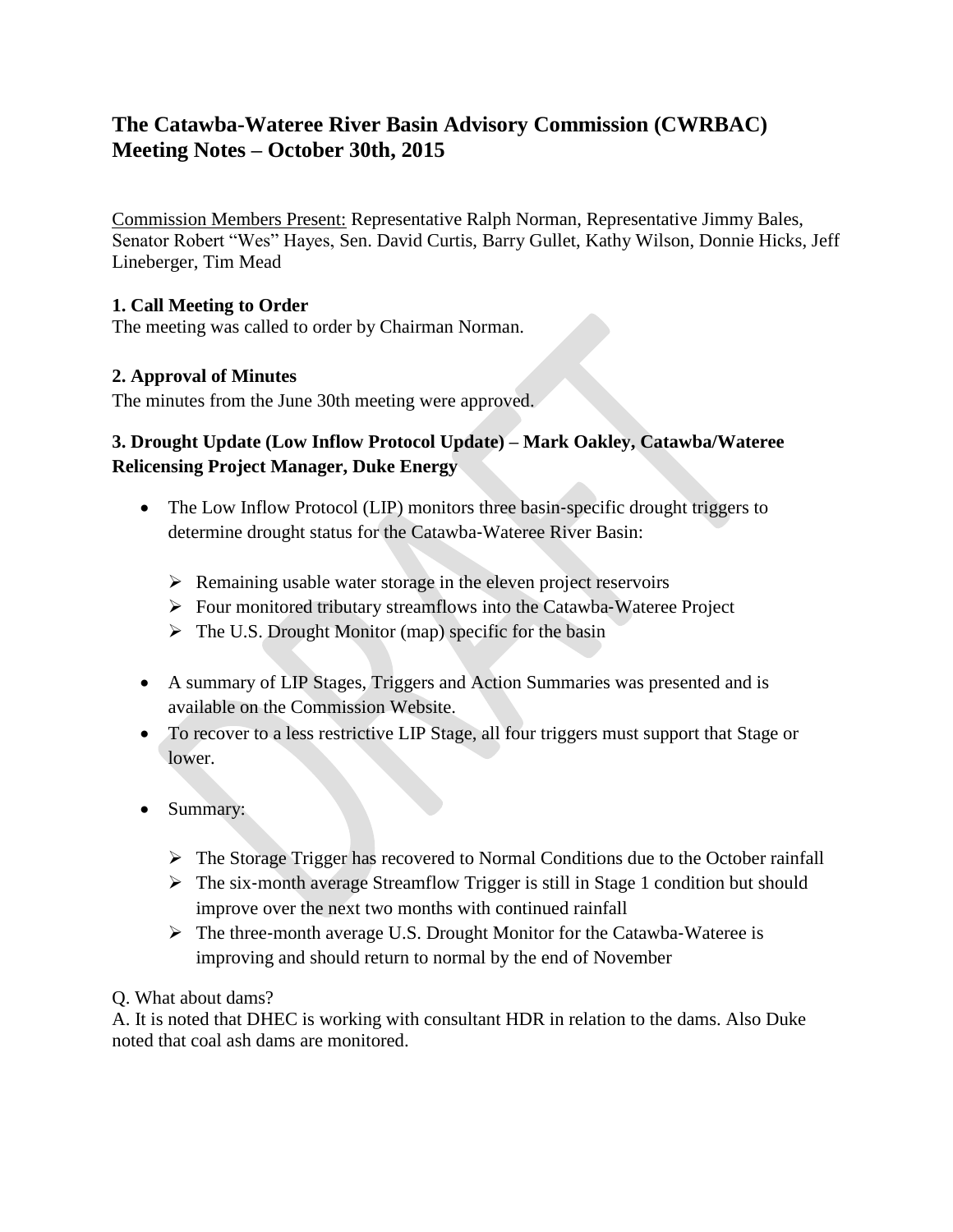#### **4. S.C. Surface Water Availability Assessment, Rob Devlin, Water Quantity Section Manager, SC DHEC**

- SCDNR and SCDHEC have begun the process of developing surface-water quantity models for each of the eight major watershed basins in South Carolina.
- In July 2014, CDM Smith, Inc. was awarded a contract to develop the models for the state.
- The model is called Simplified Water Allocation Model **(**SWAM**).**
- Stakeholder meetings are held in each basin at beginning of process and as draft results are completed.

Upcoming meetings:

- $\triangleright$  Catawba River Basin Initial Meeting November 4<sup>th</sup>
- Edisto Basin Second Meeting- December 1, 2015 Sharing draft model outputs and calibration results
- $\triangleright$  Saluda Basin Second Meeting December 2, 2015 Sharing draft model outputs and calibration results

Q. How are stakeholders notified of meetings?

A. Clemson University is coordinating the stakeholder effort. Stakeholders are notified via an indepth stakeholder list and press releases.

Q. Will models be used in permitting?

A. Right now the goals of model development are to gain an understanding of the surface water availability (amount of water available minus what that is already in use).

Q. Is groundwater included in the assessment?

A. The assessment is for surface water.

Q. Will the model be useful in permitting?

A. The models will provide information on where water is available for use and where water is less available.

Q. Comparison with the model Computer Hydro Electric Operations and Planning Software (CHEOPS)?

A. The SWAM Model will be used by SCDHEC for water quantity permitting and by SCDNR as a long-term planning tool for the State Water Plan. The CHEOPS is used for short-term and long-term reservoir operations.

### **5. Impacts of the New Catawba/Wateree License on the Catawba/Wateree River Basin - Mark Oakley, Catawba/Wateree Relicensing Project Manager, Duke Energy**

- June 12 Duke Energy fulfilled FERC Additional Information Request.
- Continued stakeholder outreach and implementation preparations.
- June 18 Western North Carolina Water Quality Conference.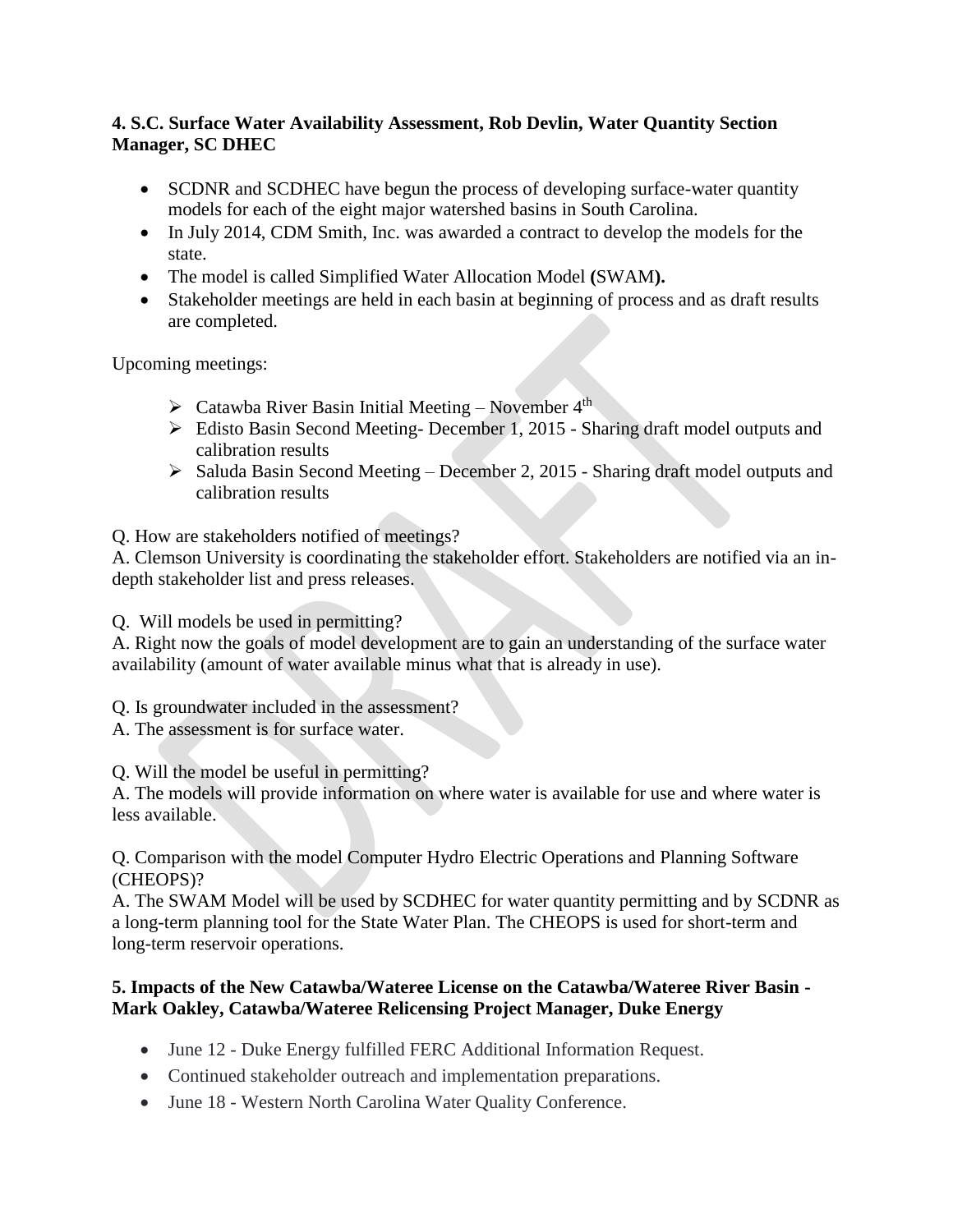- July 16 SC Wildlife Federation Board meeting
- Prepared for New License implementation
- July 30 Fish passage meeting with SCDNR, USFWS, and NMFS to discuss implementing Duke Energy requirements
- September 10 Additional fish passage meeting to review diadromous fish recovery efforts
- October Duke Energy submitted a request

Top Impacts on the Catawba-Wateree Basin\*

- Aquatic habitat will be expanded
- Water quality will be improved
- Water supply "safe yield" will be extended
- Drought resiliency will improve
- Recreation access will be increased
- Recreation experience will be improved
- 10,690 acres of land will be preserved (plus \$3M for additional land
- purchases and another \$3M if New License is for 50 years)
- Endangered species will be protected
- Cultural and archeological resources will be protected
- Relationships will continue to solve problems and yield benefits
- long after New License implementation is complete
- Includes five settlement agreements, two water quality certifications, one biological opinion, one fish passage prescription, and one New License

What to Expect Within the First Year\*

- Day 1: Communications
- 30 days: Review New License for inconsistencies, clarifications, corrections
- Effective Immediately: Continue agreement requirements, follow new sturgeon
- protections
- End-of-2015: Shad and eel passage compliance plans (Wateree), cultural site
- funding
- 60 days: New (or interim) flow releases, reservoir levels, protocols, and species
- $\bullet$  protection plans
- 180 days: File implementation plans for flow releases and water quality monitoring
- with the FERC
- One Year: Begin to disburse funding, sturgeon habitat monitoring, file Recreation Management Plan
- End-of-2016: All water quality monitors installed, new spawning flows at Wateree \*Assumes New License issued by the end of 2015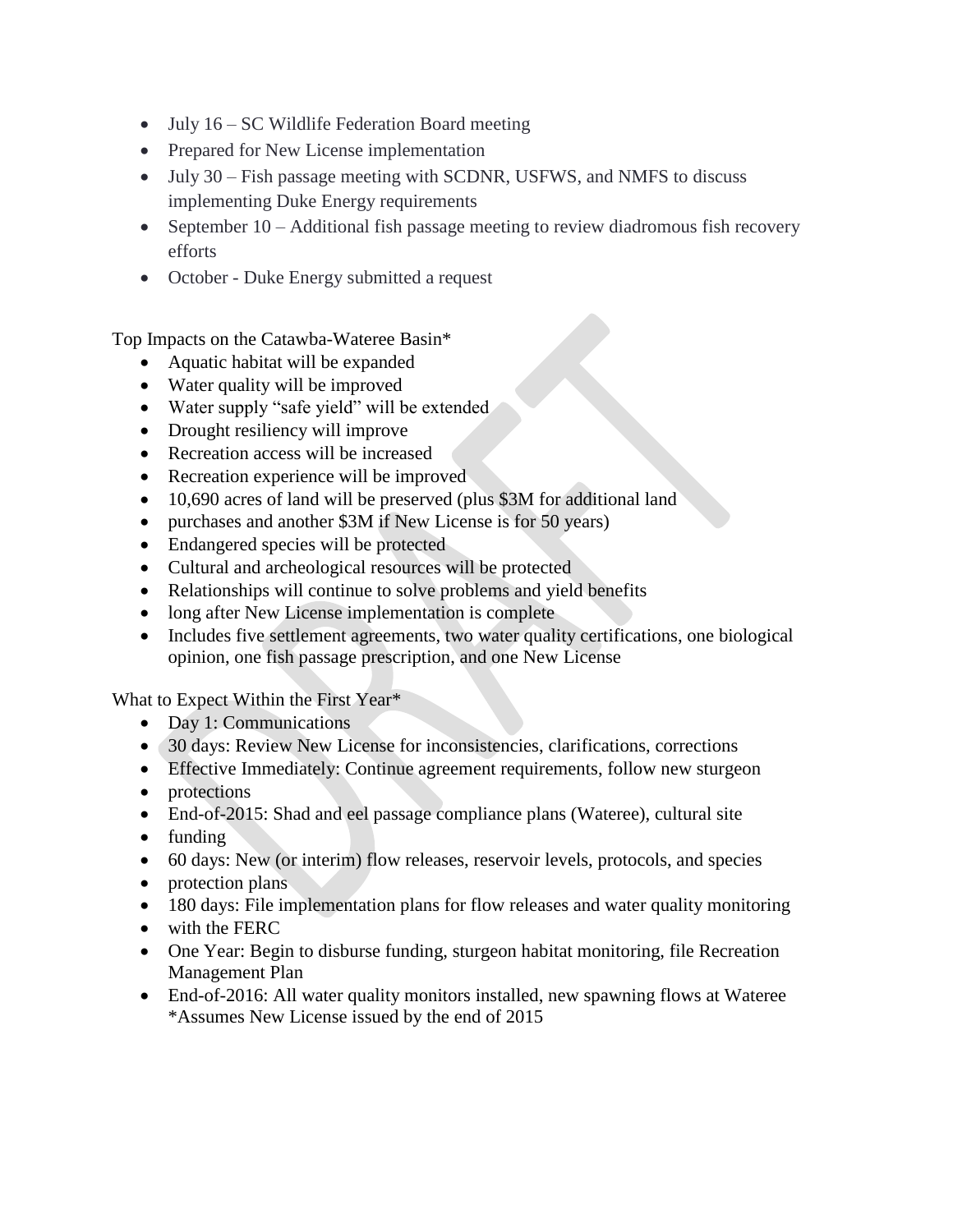#### **6. Lower Catawba Basin TMDL Update, Wade Cantrell, TMDL Program Manager, SC DHEC**

- Background: A nutrient overload with effects expressed in SC lakes as impaired water quality (Phosphorus, Nitrogen, Chlorophyll, pH, Dissolved Oxygen) and increased DO depletion in bottom waters.
- Water quality management concern since at least 1990s.
- Modeling studies conducted by Duke, USC, SCDHEC, NCDWQ, etc.
	- $\geq$  (2001) SC numeric nutrient criteria in lakes
	- $\geq$  (2001) SCDHEC begins limiting Phosphorus in NPDES permits
	- (2002) Settlement agreement between SCDHEC, NCDWQ, Charlotte
	- $\geq$  (2006) NC NPDES Phosphorus load reductions
	- (2005-2008) SCDHEC TMDL effort–Additional modeling, stakeholder meetings, model review, technical comments
- TMDL development previously paused (Other projects, system changing/model updates needed, declining resources).
- Recent efforts utilized data from the 2012 303(d) List of Impaired Waters (2006-2010 data plus legacy sites).
	- Lake Wylie, SC not impaired
	- Fishing Creek Reservoir: P, N, pH, chl-a
	- $\triangleright$  Great Falls Reservoir: P, N, chl-a
	- Cedar Creek Reservoir: P, N, DO
	- Lake Wateree: P, pH, DO
- 2014 303(d) List of Impaired Waters included data from 2008-2012 plus legacy sites.
- February 2014 Draft for public comment.
- EPA 319 NPS Grant funds used to contract Systech Water Resources, Inc.
- (June 2012) Extend WARMF model to 2012.
- (April 2014) Model Calibration.
- (2014-2015) Stakeholder review and coordination.
	- $\triangleright$  Load Scenarios  $\rightarrow$  Allocations  $\rightarrow$  TMDL
- Summing Up:
	- $\triangleright$  Significant Phosphorus reductions have been implemented by NC and SC facilities
	- $\triangleright$  WQ improvements in SC lakes have occurred